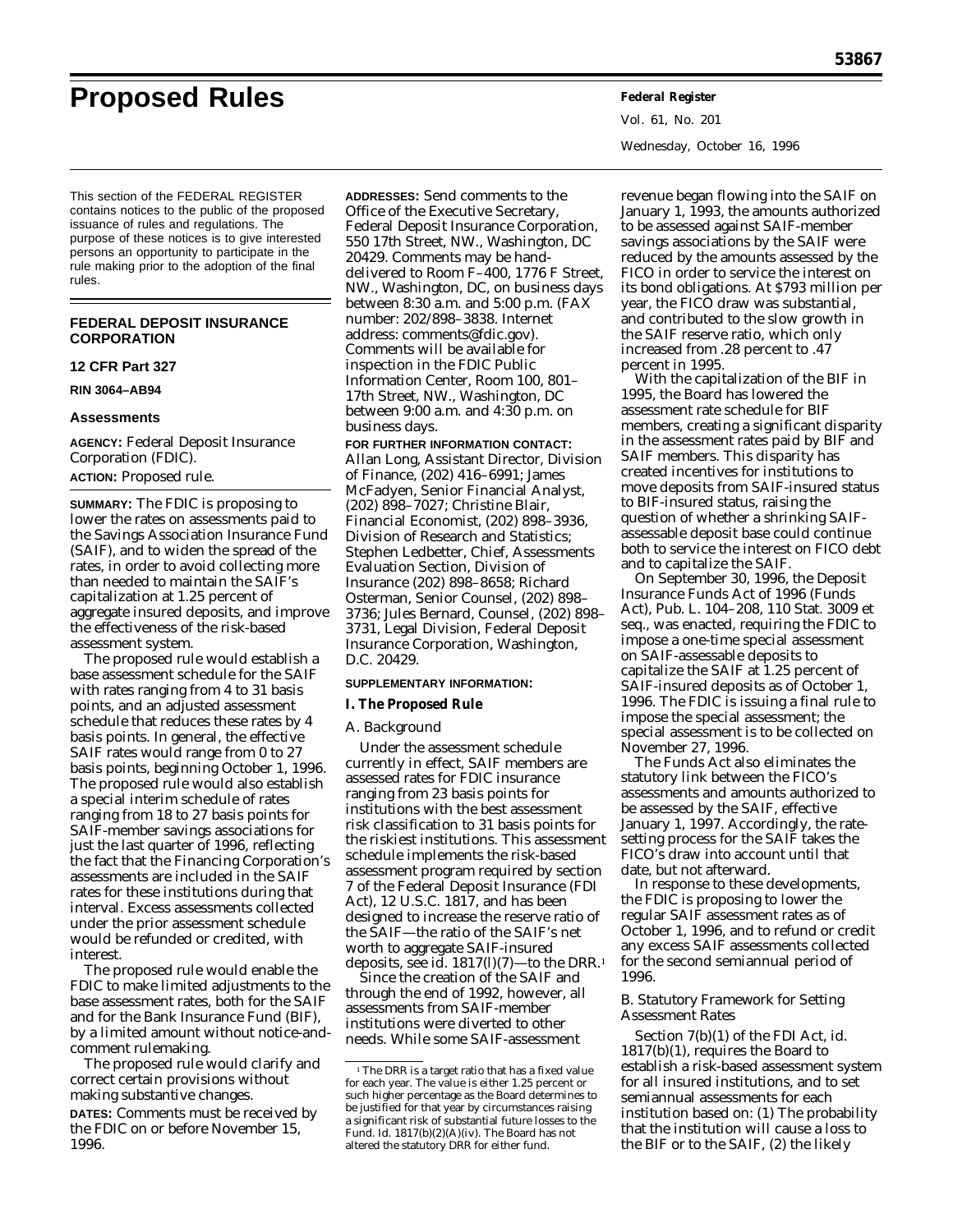amount of the loss, and (3) the revenue needs of the appropriate fund. *Id.* 1817(b)(1)(C).

Section 7(b)(2)(A) requires the Board to set assessments to maintain each fund's reserve ratio at the DRR (or, if the fund's reserve ratio is below the DRR, to increase the ratio to that level). *Id.*  $1817(b)(2)(A)(i).<sup>2</sup>$  The Board must take into consideration the fund's: (1) Expected operating expenses; (2) case resolution expenditures and income; (3) the effect of assessments on members' earnings and capital; and (4) any other factors that the Board deems appropriate. *Id.* 1817(b)(2)(A)(ii). Once the SAIF's reserve ratio is at the DRR, the FDIC may not set SAIF assessments in excess of the amount necessary to maintain that ratio (although the Board may set higher rates for institutions that exhibit weakness or are not well capitalized). *Id.* 1817(b)(2)(A)(iii) & (v).

Until January 1, 1997, the amounts assessed by the FICO may not exceed the amount ''authorized to be assessed'' by the FDIC against SAIF member savings associations pursuant to section 7 of the FDI Act. Conversely, the amount of a SAIF assessment ''shall be reduced'' by the amount of the FICO draw. *Id.* 1441(f)(2).

Finally, until December 31, 1998, the assessment rate for a SAIF member may not be less than the assessment rate for a BIF member that poses a comparable risk to the deposit insurance fund. *Id.* 1817(b)(2)(E).

## *C. The SAIF Assessment Schedule*

#### 1. New Rate Spread

Risk-based assessment rates have a dual purpose: to reflect the risk posed to each Fund by individual institutions, and to provide institutions with proper incentives to control risk-taking. The FDIC has considered whether a spread of 8 basis points is sufficient for achieving these goals. In December 1992, the FDIC proposed to establish risk-based premium matrices of 23 to 31 basis points for both the BIF and the SAIF. The Board asked for comment on whether the proposed assessment rate spread of 8 basis points should be widened. *See* 57 *FR* 62502 (Dec. 31, 1992). Ninety-six commenters addressed this issue; 75 of them favored a wider rate spread. In the final rule, the Board expressed its conviction that widening the rate spread was desirable in principle, but chose to implement the 8 basis point rate spread. The Board

expressed concern that widening the spread while keeping assessment revenue constant might unduly burden the weaker institutions that would be subject to greatly increased rates. *See* 58 FR 34357, 34361 (June 25, 1993).

The 8-basis point rate spread has continued to be criticized by bankers, banking scholars and regulators as unduly narrow. There is considerable empirical support for this criticism. Using a variety of methodologies and different sample periods, the vast majority of relevant studies of depositinsurance pricing have produced results that are consistent with the conclusion that the rate spread between healthy and troubled institutions should exceed 8 basis points. The precise estimates vary; but there is a clear consensus from this evidence that the rate spread should be widened.3

There also is a concern that rate differences between adjacent cells in the current matrix do not provide adequate incentives for institutions to improve their condition. Larger differences are consistent with historical variations in failure rates across cells of the matrix, as seen in the following table:

### TABLE 1.—HISTORICAL THRIFT FAILURE RATES BY CELL 1988–1993\*

| Tangible capital category |       | Supervisory risk subgroup |       |                             |
|---------------------------|-------|---------------------------|-------|-----------------------------|
|                           |       | в                         |       | Not rated as<br>of 12/31/87 |
| 1. Well:                  |       |                           |       |                             |
|                           | 1,189 | 172                       | 21    | 25                          |
|                           | 43    | 28                        |       | 5                           |
|                           | 2.9%  | 16.3%                     | 42.9% | 20.0%                       |
| 2. Adequate:              |       |                           |       |                             |
|                           | 215   | 73                        | 14    |                             |
|                           | 26    | 20                        |       |                             |
|                           | 12.1% | 27.4%                     | 50.0% | 0.0%                        |
| 3. Under:                 |       |                           |       |                             |
|                           | 460   | 389                       | 541   | 37                          |
|                           | 134   | 205                       | 447   | 35                          |
|                           | 29.1% | 52.7%                     | 82.6% | 14.6%                       |

Average failure rate: 30.6%

\*Percentage of thrifts in cell at year-end 1987 that failed during 1988–1993. These figures reflect different examination policies and procedures than exist today. In particular, examinations may have been relatively infrequent for some institutions during this period.

The precise magnitude of the proper rate differences is open to debate, given the sensitivity of estimates to small changes in assumptions and to the selection of the sample periods. However, the evidence indicates that larger rate differences between adjacent cells of the risk-based assessment matrix are warranted.

Because of concern for the impact of a wider spread on weaker SAIF-insured

institutions, the FDIC has performed analyses on increasing the spread from 8 to 27 basis points and has found that, apart from institutions already recognized as likely failures, the wider spread is expected to have a minimal impact in terms of additional failures. The FDIC therefore proposes that a 27 basis point spread be adopted for members of the SAIF.

### 2. Spreading Risk Over Time

The FDIC has recognized that, in setting deposit insurance premiums, the risk of adverse events that may occur beyond the immediate semiannual assessment period must be considered, in order to spread risk over time and to moderate the cyclical effects of insurance losses on insured institutions. A strict ''pay-as-you-go'' insurance

<sup>2</sup>The Board may set higher rates for institutions that exhibit weakness or are not well capitalized, however. *Id.* 1817(b)(2)(A)(v).

<sup>&</sup>lt;sup>3</sup>The FDIC's research also suggests that a substantially larger spread would be necessary to establish an ''actuarially fair'' assessment rate system. *See* Gary S. Fissel, ''Risk Measurement,

Actuarially Fair Deposit Insurance Premiums and the FDIC's Risk-Related Premium System'', *FDIC Banking Review* 16–27, Table 5, Panel B (1994).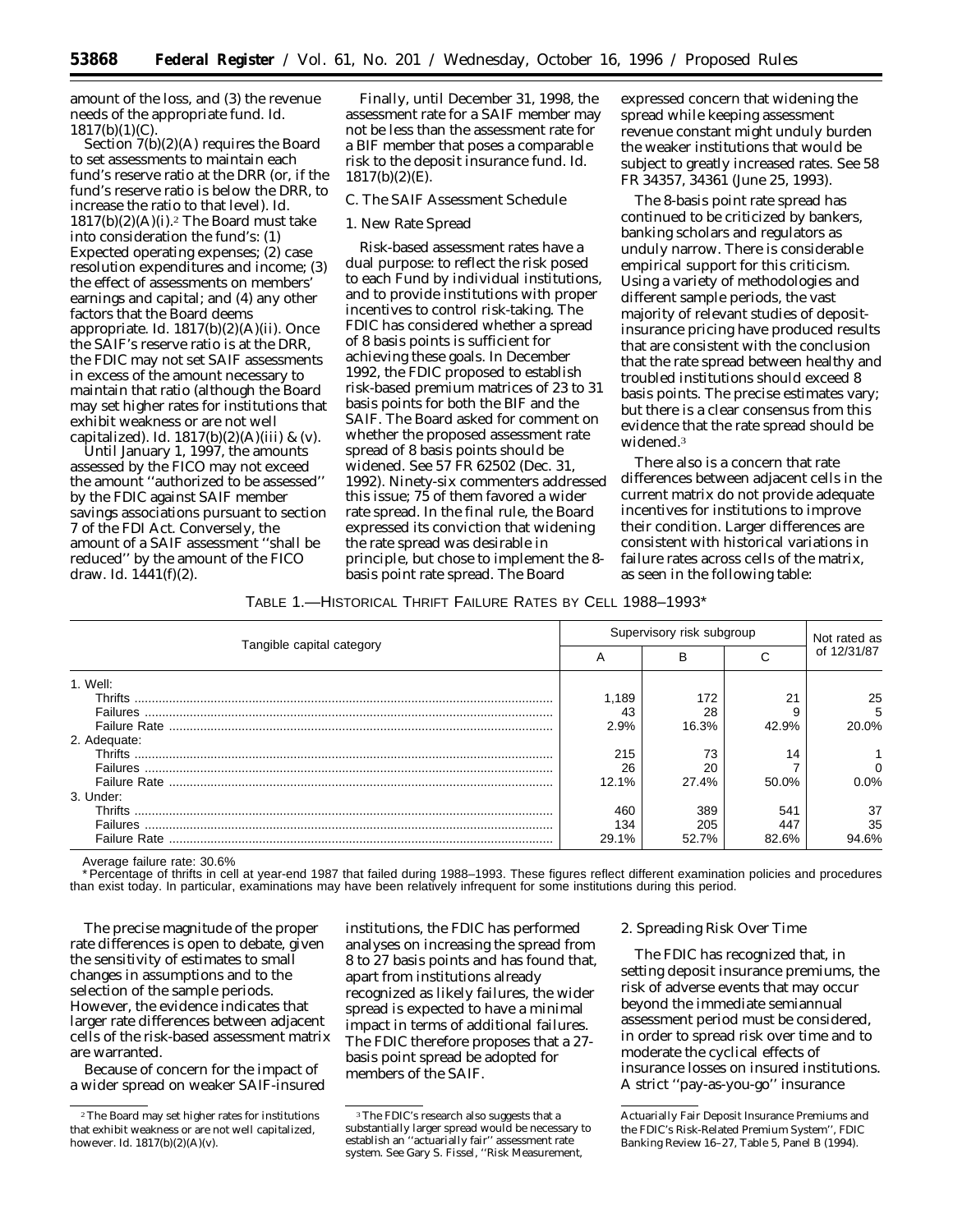system—one that attempts only to balance revenue and expense over the current assessment period—can result in rate volatility that would adversely impact weak institutions in periods of economic stress, increasing the risk of loss to the fund. Historical evidence shows that in peak loss years, pay-asyou-go rates would substantially exceed the rates required to balance revenues and expenses over the longer term.

The FDIC believes that, for the purpose of estimating future losses for the thrift industry, the industry's loss experience in the 1980s is not likely to be especially informative. The insurance losses associated with thrifts far exceeded insurance losses from banks during this period both in dollars and, to an even greater extent, as a percentage of the size of the industry.

The losses prompted Congress to adopt a number of legislative reforms that have the effect of placing thrifts in a regulatory context that resembles that of the banks much more closely. The FDIC has replaced the Federal Savings and Loan Insurance Corporation (FSLIC) as insurer for the thrift industry. The Office of Thrift Supervision, an office within the Department of the Treasury, has replaced the Federal Home Loan Bank Board as the supervisor for thrift institutions. Thrifts are now subject to stronger capital standards, which are set at the same levels as required of banks. Thrifts, like banks, now pay assessments based on risk. The losses generated in thrift failures are limited by the same safeguards as those that apply to bank failures—notably, the early-closure rule of the prompt corrective action statute, the cross-guarantees among affiliates, the least-cost resolution requirement, and the depositor-preference statute. In view of these changes in the regulatory and insurance environment for thrifts, the failure experience of commercial banks is likely to be more illuminating

for the purpose of estimating future thrift losses.

The FDIC has recently analyzed its historical loss experience with banks, and has considered the likely effect of recently enacted statutory provisions that are expected to moderate deposit insurance losses going forward. The FDIC has concluded that an assessment rate of 4 to 5 basis points would be appropriate to achieve a long-run balance between BIF revenues and expenses. See 60 *FR* 42680 (Aug. 16, 1995). These rates reflect the experience of the FDIC during the period from 1950 to 1980. From 1980 through 1994, rates in the range of 10 to 13 basis points would have been required to balance revenues and expenses: but for banks as well as thrifts, failures during this period were attributable to extraordinary conditions brought on by volatile interest rates, ineffective supervision and real-estate values that first soared and then collapsed. While regulators still may not have the ability to foresee a real-estate collapse or other severe economic adversities, the statutory and regulatory safeguards now in place are likely to limit losses to the funds under such extreme conditions. Accordingly, average assessment rates in the range of 4 to 5 basis points are thought to be adequate to balance longrange revenues and expenses for the BIF.

The FDIC expects that this same range is an appropriate benchmark for SAIF rates as well. From 1950 to 1980, the rates paid by FSLIC-insured thrifts were about twice the effective rate paid by FDIC-insured banks, reflecting higher annual rates of deposit growth for thrifts and a somewhat higher loss experience for the FSLIC.4 But differences between the banking and thrift industries are less significant today than they were in the period from 1950 to 1980; thrifts generally are better protected than they were from the effects of interest-rate

swings; regulatory and accounting standards are more exacting; and deposits have generally declined since 1989. The FDIC recognizes that structural weaknesses of the SAIF, including a relatively small membership base and geographic and product concentrations, suggest that the appropriate SAIF assessment rate to achieve a long-range balance may be higher than the BIF rate. Lacking a compelling empirical basis for determining different assessment structures for the two industries, however, the FDIC currently expects that an assessment rate of 4 to 5 basis points would likely result in a longrange balance of revenues and expenses for the SAIF as well as for the BIF.

3. Maintaining the SAIF Reserve Ratio at the DRR

In setting assessments to maintain the reserve ratio at the DRR the Board is required to consider the following factors:

*a. Expected operating expenses and revenues.* With a balance of approximately \$8.6 billion, the SAIF will be fully capitalized at 1.25 percent as of October 1, 1996. Table 2 shows the projected SAIF reserve ratio on June 30, 1997, under pessimistic, optimistic and moderate conditions. The pessimistic conditions combine relatively high loss provisions, high deposit growth and low investment earnings; the optimistic conditions combine zero loss provisions, negative deposit growth and high investment earnings. Table 2 indicates that, under pessimistic conditions, an assessment rate range of 4 to 31 basis points falls just short of maintaining the DRR of 1.25 percent. But under moderate conditions, which can be viewed as more likely than either the pessimistic or optimistic scenarios, rates of 0 to 27 basis points would result in a SAIF reserve ratio of 1.27 percent:

## TABLE 2.—SAIF ASSESSMENT RATES AND RESERVE RATIO UNDER VARYING CONDITIONS

| Conditions            |                        | Pessimistic                                  | Optimistic    | Moderate         |
|-----------------------|------------------------|----------------------------------------------|---------------|------------------|
|                       |                        | 4.0<br>270<br>5.2                            | $-2.0$<br>6.2 | 2.0<br>50<br>5.7 |
| Assessment rates (bp) |                        | Estimated reserve ratio (%)<br>June 30, 1987 |               |                  |
| Range                 | Average<br>Pessimistic |                                              | Optimistic    | Moderate         |
| 2 to 29               | 4.7                    | 1.24<br>1.23                                 | 1.36<br>1.34  | 1.30<br>1.28     |

4 **See** James R. Barth, John J. Feid, Gabriel Riedel and M. Hampton Tunis, *Alternative Federal Deposit Insurance Schemes,* Office of Policy and Economic

Research, Federal Home Loan Bank Board, (January 1989), at 12–20.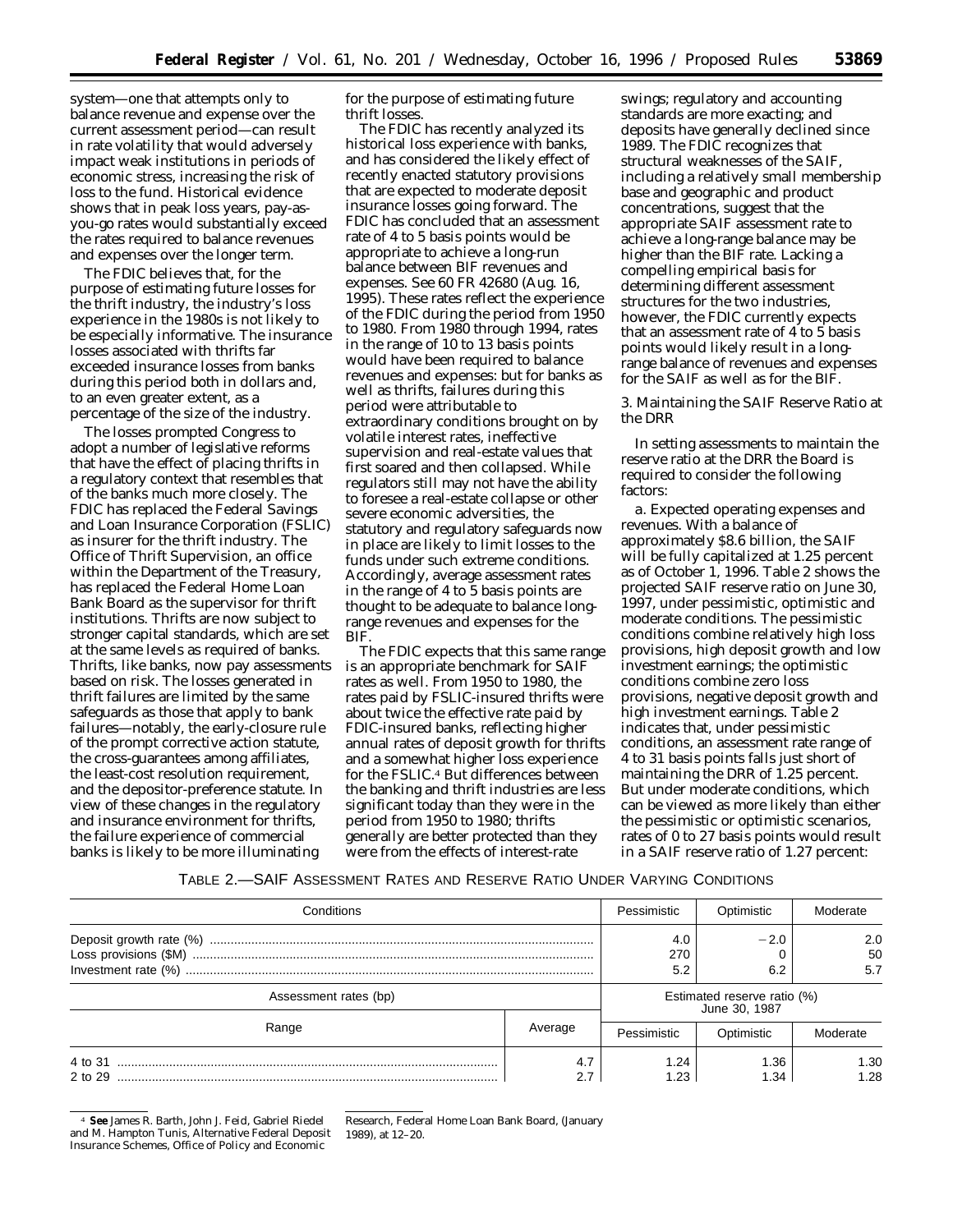| Assessment rates (bp) |         | Estimated reserve ratio (%)<br>June 30, 1987 |      |          |
|-----------------------|---------|----------------------------------------------|------|----------|
| Range                 | Average | Pessimistic<br>Optimistic                    |      | Moderate |
| $0$ to $27$           | 0.7     | 1.21                                         | 1.33 | 1.27     |

Following is a discussion of each of the main variables affecting the estimated reserve ratio:

*Yield on investments:* The SAIF is very liquid, not having had any significant receivership activity. Although FDIC policy limits the proportion of investments with maturities beyond five years, a fully capitalized SAIF will have significant investment earnings. Short-term interest rates have been generally stable in 1996, and the FDIC's recent investment yield of 5.7 percent may be a reasonable approximation for the expected yield through the first half of 1997. The investment rates utilized in Table 2 range from 5.2 percent to 6.2 percent, or 50 basis points on either side of the recent experience. Estimated annual operating expenses are assumed to be \$40 million, the same as in 1995.<sup>5</sup>

*Growth of SAIF-insured deposits:* For the 12 months ending December 31, 1995, SAIF-insured deposits increased 2.5 percent, reversing a long-term decline that began with the inception of the SAIF in 1989. But insured deposit growth slowed in the first six months of 1996 to an annual rate of 0.3 percent. The FDIC regards an annual growth rate of 2.5 percent as near the high end of the possible range of deposit growth for the near future. Accordingly, the FDIC's analysis uses a range of insured deposit growth from -2 percent to 4 percent (annualized).

*Provisions for loss:* The FDIC has already established a reserve for losses within the SAIF, and has accordingly reduced SAIF's reported net worth by the amount of the reserve.6 This reserve represents the estimated loss for institutions that, absent some favorable event, are likely to fail within 18 months. That projection is subject to considerable uncertainty.

The optimistic scenario assumes the existing reserve is adequate. Table 2 shows an additional loss provision of zero under this scenario.

The pessimistic scenario has an additional loss provision of \$270 million. This scenario represents the long-range failure rate for SAIF-insured institutions, which is estimated to be 22 basis points per year of total assets (or slightly more than \$2 billion in failed assets per year). The pessimistic scenario is not a worst-case scenario. But given the currently favorable economic conditions and the relative health of the thrift industry, deterioration in the industry would have to be sudden and sharp for the SAIF to require additional loss reserves at the long-term rate.

The moderate scenario reflects the fact that the FDIC has identified a few SAIF members as possible failures by year-end 1997 but has not yet established loss reserves for them. If loss reserves were established for these thrifts in 1996, the cost to the SAIF would be about \$50 million.

*b. Case resolution expenditures and income.* As noted above, the SAIF has no significant receivership activity. Accordingly, case resolution expenditures and income are negligible.

*c. Effect on SAIF members' earnings and capital.* The proposed rule would reduce assessment rates for all institutions that pay assessments to the SAIF, and therefore would have a beneficial impact on all such institutions' earnings and capital.

Thrifts had record earnings and a return on assets above 1 percent in each of the first two quarters of 1996. Nearly 98 percent of all SAIF members are well capitalized. The assets of ''problem'' SAIF members fell to \$7 billion as of June 30, down from over \$200 billion at the end of 1991. Only one SAIF member has failed in 1996.

The commercial banking industry, which owns one-fourth of the SAIF assessment base, is even stronger. Based on net income for the first half of 1996, the banking industry is expected to have record annual earnings for the fifth consecutive year.

*d. Summary.* As discussed above, while the appropriate long-term assessment rate would be 4 to 5 basis points, the analysis summarized in Table 2 indicates that, under current conditions, this rate would likely result in a reserve ratio well in excess of 1.25%. The Board is therefore proposing to lower the rate to a range of 0 to 27 basis points, which would yield an average rate of 0.6 basis points (annualized) and an estimated reserve ratio of 1.27 percent at midyear 1997,

under moderate conditions. With no significant receivership activity and a very liquid fund, investment earnings presently are more than adequate to maintain the DRR.

4. The Base Schedule and the Effective Rates

The Funds Act requires the special assessment to be in an amount that capitalizes the SAIF at the DRR as of October 1, 1996. Accordingly, from that date forward the FDIC must set SAIF assessments no higher than necessary to maintain the SAIF's reserve ratio at the DRR (although the Board may set higher rates for institutions that exhibit certain kinds of weakness or are not well capitalized). 12 U.S.C. 1817(b)(2)(A) (i), (iii) and (v). The FDIC must therefore lower the SAIF assessment schedule as a whole.7

At the same time, in order to maintain a risk-based assessment system, the FDIC must set rates for riskier institutions at higher levels, even if the resulting collections would cause the SAIF's reserve ratio to rise above the DRR. The higher rates are required to preserve the incentive for those institutions to control risk-taking behavior, and also to cover the longterm costs of the obligations that the institutions present to the SAIF. The FDIC has explicit authority to set higher assessments for such institutions. *See* 12 U.S.C.  $1817(b)(2)(A)(v)$ .

The FDIC is proposing to fulfill these requirements by adopting a base assessment schedule that sets forth a permanent (and reduced) set of rates for the SAIF, and an adjusted assessment schedule that further lowers the SAIF rates to the level that is appropriate under current conditions. The FDIC is also proposing to adopt a procedure for making limited modifications to the adjusted assessment schedule in an expeditious manner (discussed in paragraph I.E., below). Finally, in order to accommodate the special circumstances of institutions that pay FICO assessments, the FDIC is

<sup>5</sup>The FDIC presently is addressing the allocation of operating expenses between the BIF and the SAIF. A likely outcome is that the proportion of expenses borne by the SAIF will increase.

<sup>6</sup>The SAIF loss reserve was \$114 million on June 30, 1996.

<sup>7</sup>The proposed rule would give the FDIC flexibility to delay issuing the invoices for the first quarterly payment for the first semiannual period of 1997, which is the first payment under the new schedule. As a rule, the FDIC must issue invoices not less than 30 days prior to the collection date. 12 CFR 327.3(c)(1). A shorter interval is warranted in this case in order to afford time for notice and comment on the proposed regulation.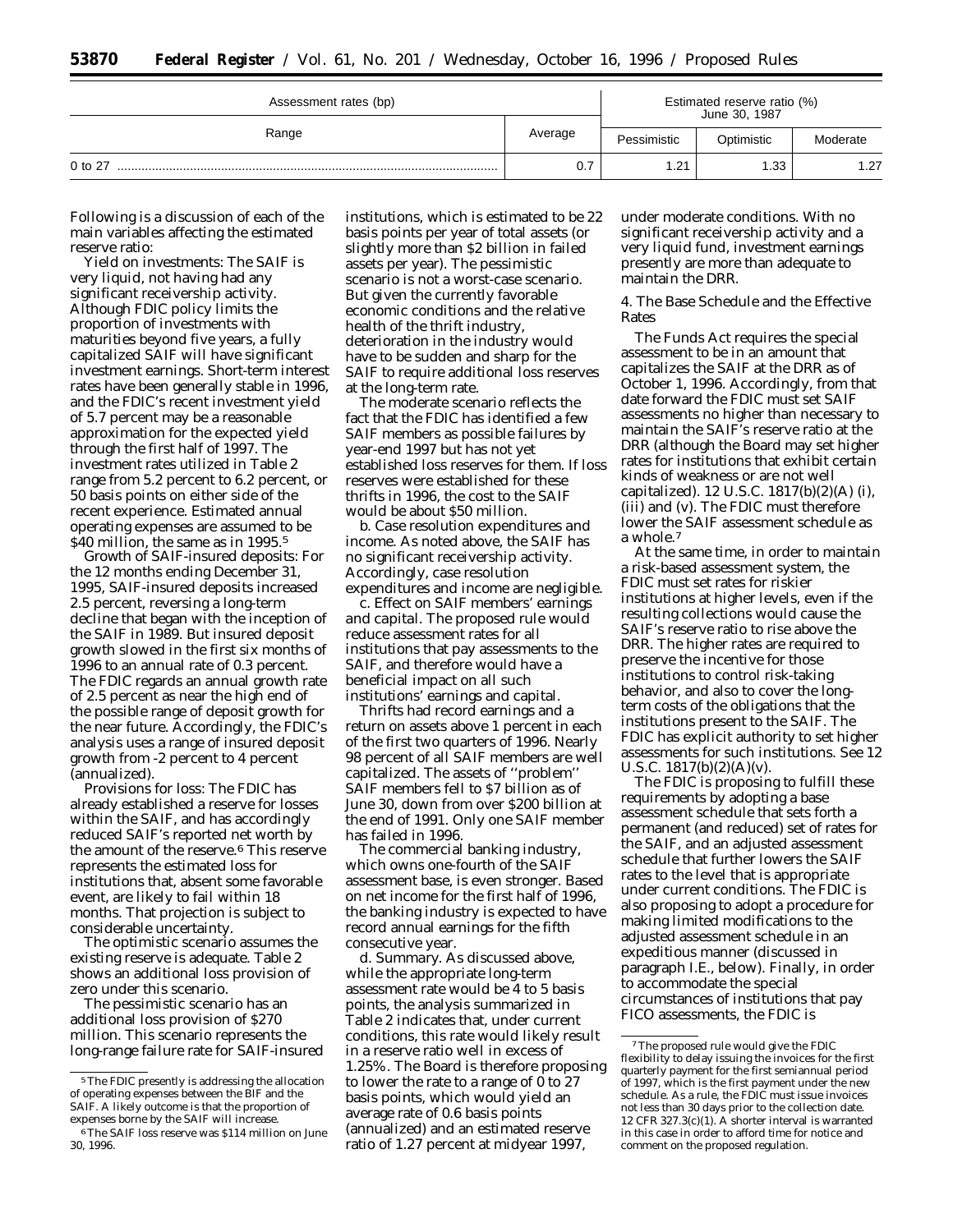proposing to adopt a special interim set of rates that apply to these institutions from October 1, 1996, through the end of the year. (See discussion at paragraph I.C.4.d., below).

*a. The SAIF Base Assessment Schedule.* The SAIF rates currently range from 23 basis points for institutions with the most favorable assessment risk classification to 31 basis points for the riskiest institutions:

CURRENT SAIF ASSESSMENT SCHEDULE

| Capital group | Supervisory subgroup |                |                |
|---------------|----------------------|----------------|----------------|
|               |                      |                | С              |
|               | 23<br>26<br>29       | 26<br>29<br>30 | 29<br>30<br>31 |

*See* 12 CFR 327.9(d)(1). The proposed rule would retain the basic framework of this schedule and name it the ''SAIF Base Assessment Schedule''.

The proposed SAIF Base Assessment Schedule would have generally lower rates, however, and would also have a wider range between the highest and lowest rates:

PROPOSED SAIF BASE ASSESSMENT **SCHEDULE** 

| Capital group | Supervisory subgroup |          |          |
|---------------|----------------------|----------|----------|
|               |                      |          |          |
|               | 14                   | 14<br>28 | 21<br>28 |

Until January 1, 1999, SAIF rates may not be lower than the BIF rates for institutions that pose comparable risks to their funds. 12 U.S.C.  $1817(b)(2)(E)(iii)$ . Accordingly, the rates in the proposed SAIF Base Assessment Schedule are as low as, but no lower than, the permanent (or base) BIF rates set forth in Rate Schedule 2.8 *See id.* 327.9(a).

The SAIF Base Assessment Schedule would, in principle, apply immediately to all institutions. As described below, however, the rates set forth in the SAIF Base Assessment Schedule would not be the rates that are actually effective upon adoption of the proposed rule.

*b. Effective rates.* The FDIC is proposing to modify the rates in the SAIF Base Assessment Schedule in two ways. Both modifications would be effective as of October 1, 1996. The first proposed modification is a general adjustment to the rates in the SAIF Base

Assessment Schedule that lowers these rates by 4 basis points. The adjusted rate schedule would immediately apply to all institutions other than those that pay assessments to the FICO. The second proposed modification is a special interim set of rates for institutions that pay assessments to the FICO. The special interim rates would apply to these institutions from October 1, 1996, through December 31, 1996. After the end of 1996, the special interim rates would terminate, and these institutions—like other institutions that pay SAIF assessments—would pay the rates prescribed in the SAIF Base Assessment Schedule as reduced by the 4-basis-point adjustment.

*The SAIF Adjusted Assessment Schedule.* When the SAIF's reserve ratio is at the DRR, the FDIC cannot lawfully impose regular semiannual assessments with respect to the SAIF in excess of the amount needed to maintain the SAIF at the DRR (although the Board may set such assessments for institutions that exhibit weakness or are not well capitalized). *Id.* 1817(b)(2)(A)(iii) and (v). Accordingly, the FDIC is proposing to adopt an immediate adjustment to the SAIF Base Assessment Schedule that would avoid collecting such excess amounts. Like the SAIF Base Assessment Schedule, the adjusted assessment schedule would take effect on October 1, 1996.

The adjusted assessment schedule would apply at that time to all institutions other than institutions that pay FICO assessments. On and after January 1, 1997, the adjusted assessment schedule would apply to all institutions. The adjustment would reduce each SAIF assessment rate by 4 basis points.

The FDIC may not lower the rates in the SAIF Base Assessment Schedule by more than the proposed 4 basis-point adjustment. Any further reduction would cause the lowest rate to be less than zero, and would also cause the effective SAIF rates to fall below the current rates for BIF members.

*Interim schedule for institutions paying FICO assessments.* SAIF-member savings associations must pay assessments to the FICO to fund the FICO's interest obligations. 12 U.S.C. 1441(f)(2); *see id.* 1441(k)(1). Through year-end 1996, the FICO's assessments serve to reduce the amounts that the SAIF is authorized to assess against these institutions. Accordingly, in order to maintain a risk-based system of rates for these institutions, the FDIC is setting each rate in the system at a level that is sufficient to pay the FICO's requirements, and also to establish the incentives and generate the revenues

necessary to carry out the mission of the risk-based assessment program.

Other institutions—BIF members and SAIF-member banks—do not make such payments to the FICO, even though these institutions may pay SAIF assessments. *See* ''Treatment of Assessments Paid by 'Oakar' Banks and 'Sasser' Banks on SAIF-Insured Deposits, General Counsel's Opinion No. 7'', 60 *FR* 7059 (February 6, 1995).9 If the FDIC were to extend the special interim rates for SAIF-member savings associations to other institutions, the FDIC would collect amounts in excess of the amount needed to preserve the SAIF's reserve ratio at the DRR. But if the FDIC were to subject SAIF-member savings associations to the schedule that applies to these other institutions, the SAIF would not receive the amounts necessary to compensate it for the risk that the institutions present to it. Accordingly, the FDIC cannot adopt a single rate-schedule for all SAIFassessable institutions between October 1, 1996, and year-end 1996.

Conversely, the Federal Home Loan Bank Act currently provides—and will continue to provide until January 1, 1997—that the amount assessed by the FICO against SAIF-member savings associations ''shall not exceed the amount authorized to be assessed'' by the SAIF against those institutions, and that the amount of the applicable SAIF assessment ''shall be reduced'' by the amount of the FICO draw. 12 U.S.C. 1441(f)(2)(A). If SAIF-member savings associations were subject to the rateschedule for other institutions, the amounts collected from the SAIFmember savings associations would not be sufficient to cover the FICO draw.

The FDIC is proposing to set rates for SAIF-member savings associations at a level that is sufficient to cover the FICO draw, yet does not cause these institutions to pay amounts to the SAIF that would cause the SAIF's reserve ratio to exceed the DRR. The rates in the risk-based assessment system for SAIFmember savings associations must also be high enough to carry out the policies that underlie such a system, but not so high as to constitute an excessive burden. The FDIC is therefore proposing

<sup>8</sup> The proposed rule would redesignate Rate Schedule 2 as the BIF Base Assessment Schedule.

<sup>9</sup> A prior version of the Funds Act, which was contained in the ''Balanced Budget Act of 1995'' (H.R. 2491) but vetoed by the President on December 6, 1995, would have required *pro rata* sharing of the FICO payments by savings associations and banks essentially immediately, as that provision would have been effective January 1, 1996. Later on, however, Congress altered the effective date for the FICO sharing provision to apply to semiannual periods beginning after December 31, 1996. By implication, banks do not share in the FICO assessment payments prior to that date.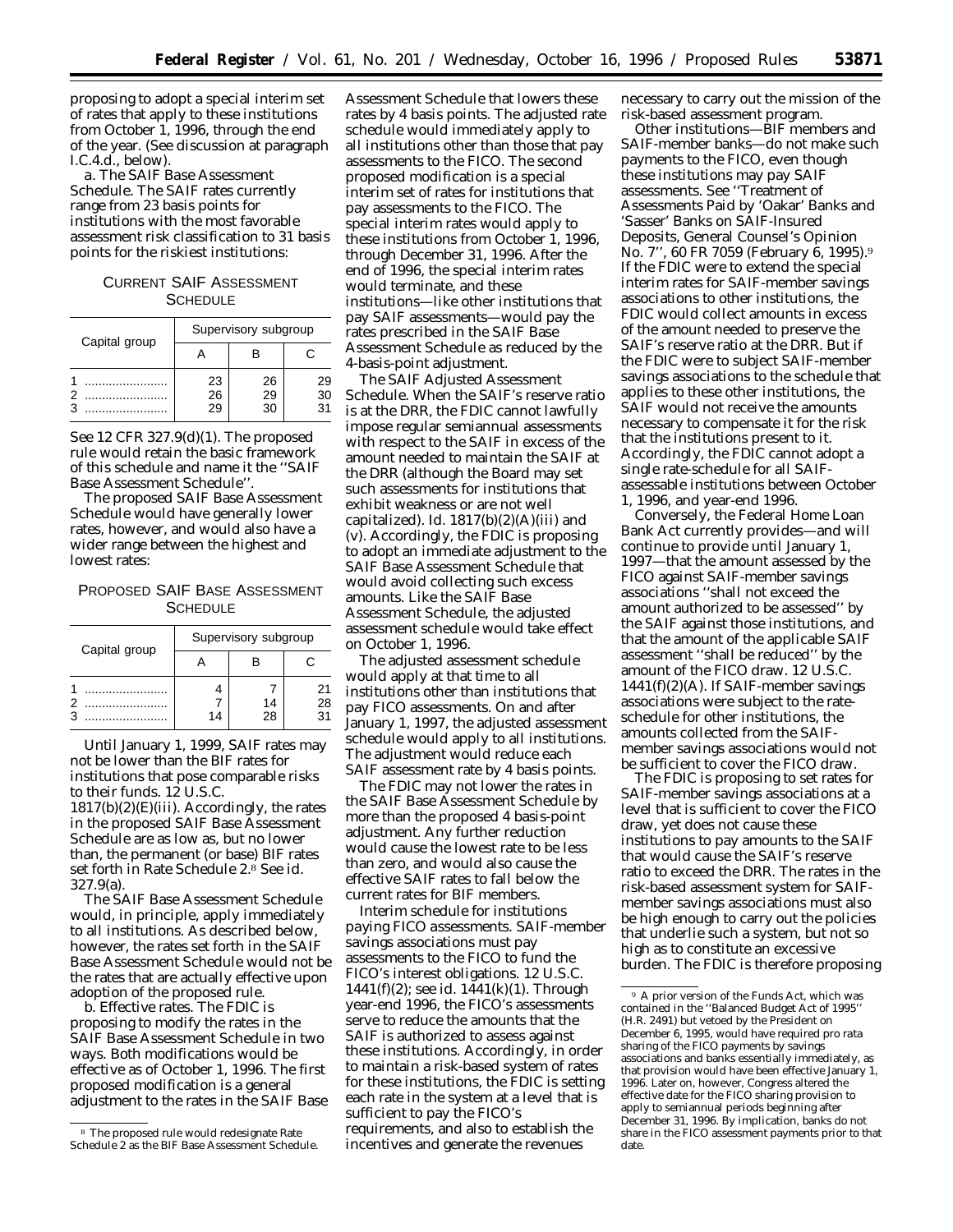to retain, as a general matter, the relationships among the assessment-risk categories in the current SAIF assessment schedule, while reducing each rate in the schedule by 5 basis points. The only exception to this principle is found in the relationship between the highest-risk category and adjacent categories. Section 7(b)(2)(E) of the FDI Act specifies that the assessment rate for a SAIF member may not be less than the assessment rate for a BIF member that poses a comparable risk to its fund. *Id.* 1817(b)(2)(E)(iii). Accordingly, the rate proposed for institutions in the highest-risk category schedule is not the current rate reduced by the full 5 basis points, but rather is set at the same level as that for BIF members in the highest-risk category.

*Summary.* The effective rates applicable to institutions that pay assessments to the SAIF from October 1, 1996, through December 31, 1996, are shown in the following table:

# SAIF ADJUSTED ASSESSMENT **SCHEDULE**

| Capital group | Supervisory subgroup                     |                                    |                                     |  |
|---------------|------------------------------------------|------------------------------------|-------------------------------------|--|
|               |                                          |                                    |                                     |  |
|               | $0_{18}$<br>3 <sub>21</sub><br>$10_{24}$ | $3_{21}$<br>$10_{24}$<br>$24_{25}$ | $17_{24}$<br>$24_{25}$<br>$27_{27}$ |  |

The rates in large type apply to all SAIFassessable institutions from January 1, 1997, forward; these rates also apply from October 1, 1996, forward to institutions that are not SAIF-member savings associations. The rates in small type apply to SAIF member savings associations from October 1, 1996, through December 31, 1996.

## 5. Refund of Excess SAIF Assessments

Both the proposed SAIF Adjusted Assessment Schedule and the interim rate schedule for SAIF-member savings associations would become effective as of October 1, 1996. The FDIC has already sent out invoices for the second quarterly payment for the current semiannual period (July-December 1996), however. These assessments were computed at the rates presently in effect, which are generally higher than the proposed rates.

Accordingly, the proposed rule would provide for a refund or credit of the excess amount collected in the regular SAIF assessment, with interest. The excess amount would be refunded or credited in one or more installments. The refunds and credits would be made according to the procedures applicable to regular quarterly payments.

## *D. Assessments Paid by Certain Institutions*

Even if a fund has been capitalized, the FDIC may collect assessments for the fund from institutions ''that exhibit financial, operational, or compliance weaknesses ranging from moderately severe to unsatisfactory, or that are not well capitalized as defined in [FDI Act] section 38''. *Id.* 1817(b)(2)(A)(v). The FDIC proposes to interpret this clause in a manner that is consistent with the existing framework of the risk-based assessment program.

*''Financial, operational, or compliance weaknesses''.* For assessment purposes, the FDIC classifies each institution into one of three supervisory subgroups:

- Subgroup A Financially sound institutions with only a few minor weaknesses. 12 CFR 327.4(a)(2)(i).
- Subgroup B Institutions that demonstrate weaknesses which, if not corrected, could result in significant deterioration of the institution and increased loss to the BIF or SAIF. *Id.* 327.4(a)(2)(ii).
- Subgroup C Institutions that pose a substantial probability of loss to the BIF or SAIF unless effective corrective action is taken. *Id.* 327.4(a)(2)(iii).

When Congress adopted the Funds Act, Congress was aware that the FDIC already had these standards and definitions in place, and that the FDIC already used them for the purpose of imposing risk-based assessments. Moreover, the standards and definitions focus on institutions'' financial and operational activities, and with their compliance with laws and regulations. The FDIC accordingly believes that it is reasonable and appropriate—and consistent with the intent of Congress to apply these standards and definitions in determining whether an institution "exhibit[s]  $* \overline{*} *$  weaknesses ranging from moderately severe to unsatisfactory'' for assessment purposes.

The FDIC considers that if an institution's weaknesses are so severe that ''if not corrected, [they] could result in significant deterioration of the institution and increased loss to the BIF or SAIF'', the weaknesses may properly be characterized as ''moderately severe'. The FDIC further considers that if the weaknesses ''pose a substantial probability of loss to the BIF or SAIF unless effective corrective action is taken', they may properly be regarded as ''unsatisfactory''. The FDIC therefore proposes to interpret section  $7(b)(2)(A)(v)$  to include any institution that is classified in supervisory subgroup B or C.

*''Not well capitalized''.* Section  $7(b)(2)(A)(v)$  also authorizes the FDIC to set higher rates for institutions ''that are not well capitalized as defined in [FDI Act] section 38''. Section 38 of the FDI Act, 12 U.S.C. 1831o, defines a ''well capitalized'' institution as one that ''significantly exceeds the required minimum level for each relevant capital measure''. 12 U.S.C. 1831o(b)(1)(A).

Section 38 requires each agency to specify the relevant capital measure at which insured depository institution is well capitalized. *Id.* 1831o(c)(2). The FDIC has done so in subpart B of part 325 of its regulations, 12 CFR part 325 (''Capital Maintenance''). *See id.* 325.103(b)(1). But subpart B—and therefore its definition of ''well capitalized''—only applies to state nonmember banks and to insured state branches of foreign banks for which the FDIC is the appropriate federal banking agency. *Id.* 325.101(c).

The FDIC also defines the term ''well capitalized'' in part 327. *See id.*  $327.4(a)(1)(i)$ . Here the FDIC does so for the broader purpose of implementing a risk-based assessment system: accordingly, part 327's definition applies to all insured institutions.

While the two definitions employ the same numerical ratios, part 325's definition also includes an extra criterion: an institution may not be ''subject to any written agreement, order, capital directive, or prompt corrective action directive \* \* \* to meet and maintain a specific capital level for any capital measure''. *Id.*  $325.103(b)(1)(v)$ . Within the context of the assessment regulation, this kind of consideration helps to determine an institution's supervisory subgroup, but not its capital category. Accordingly, the FDIC considers that it is not appropriate to apply that criterion for the purpose of determining whether an institution is ''well capitalized'' for assessment purposes. The FDIC therefore proposes to apply part 327's current definition of ''well capitalized'' for the purpose of interpreting section  $7(b)(2)(A)(v)$  of the FDI Act.

## *E. Adjustments to the Assessment Schedule*

### 1. In General

Section 327.9(b) sets forth a procedure under which the Board may increase or decrease the BIF Base Assessment Schedule without engaging in separate notice-and-comment rulemaking proceedings for each adjustment. 12 CFR 327.9(b).

The allowable adjustments are subject to strict limits. No adjustment may, when aggregated with prior adjustments, cause the adjusted BIF rates to deviate ''over time'' by more than 5 basis points from those set forth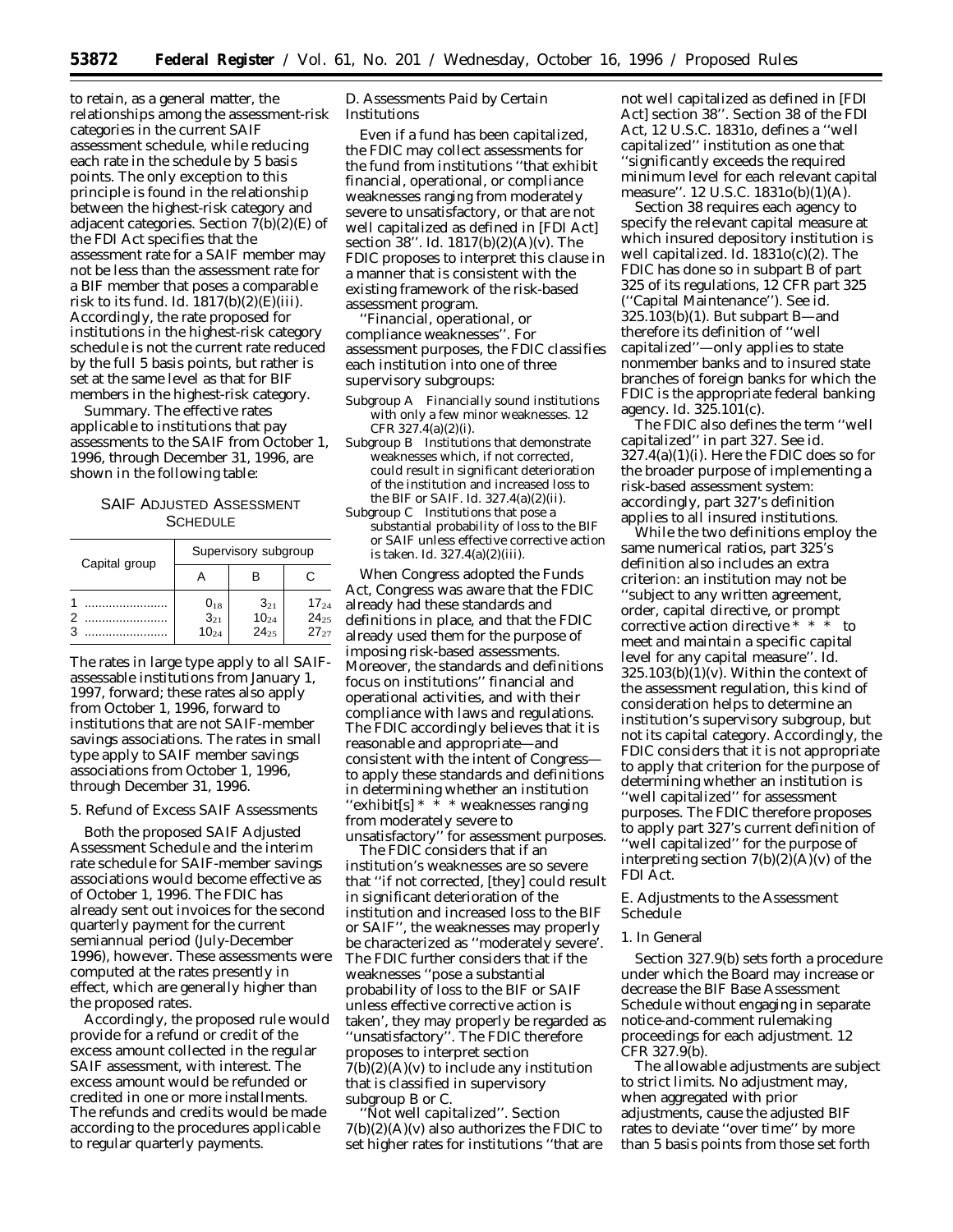in Rate Schedule 2, which is the permanent or base rate schedule for the BIF. An adjustment may not result in a negative assessment rate. No one adjustment may constitute an increase or decrease of more than 5 basis points. *See id.* 327.9(b)(1).

The Board proposes to modify and clarify this process somewhat, and extend it to SAIF rates as well. The proposed regulation would not change the limits on allowable adjustments, but would clarify the following two points.

First, the Board may not, without notice-and-comment rulemaking, establish an adjusted assessment schedule for a fund in which the adjusted rates differ by more than 5 basis points at any time from the base assessment schedule for that fund. For example, if the rate for 1A SAIF members in the SAIF Base Assessment Schedule were 4 basis points, the adjusted rate for 1A SAIF members could never rise above 9 basis points without a new notice-and-comment rulemaking proceeding.

Second, the Board may not reduce the rates in either base assessment schedule any more than those rates have already been lowered, because in that event the lowest rate in the schedule would be less than zero. The proposed regulation makes it clear that zero serves as a lower bound on the most favorable rate, and prevents the other rates from being adjusted by the full 5 basis points.

#### 2. Procedure

The proposed regulation would alter the formal mechanism by which the Board would make an adjustment to the base assessment schedules.

The current regulation calls for the Board to adopt the semiannual assessment schedule and any adjustment thereto by means of a resolution, a procedure that does not require public notice or comment. 12 CFR 327.9(b)(3). Under the proposed rule, the Board would adopt the new assessment schedule pursuant to a rulemaking proceeding, but still without public notice and comment. The Board would present each current assessment schedule in an appendix to part 327.

Consistent with the current rule, the proposed rule would provide that an adjustment to the base assessment schedule could not be applied only to selected risk classifications, but rather would be applied to each cell in the schedule uniformly. The differences between the respective cells in the rate schedule would therefore remain constant. Similarly, adjustments would neither expand nor contract the spread between the lowest- and highest-risk classifications.

The adjustment for any particular semiannual period would be determined by: (1) The amount of assessment income necessary to maintain the SAIF reserve ratio at 1.25 percent (taking into account operating expenses and expected losses and the statutory mandate for the risk-based assessment system); and (2) the particular risk-based assessment schedule that would generate that amount considering the risk composition of the industry at the time. The Board expects to adjust the assessment schedule every six months by the amount (if any), up to and including the maximum adjustment of 5 basis points, necessary to maintain the reserve ratio at the DRR.

Such adjustments would be adopted in a regulation that reflects consideration of the following statutory factors: (1) Expected operating expenses; (2) projected losses; (3) the effect on SAIF members' earnings and capital; and (4) any other factors the Board determined to be relevant. The regulation would be adopted and announced at least 15 days prior to the date the invoice is provided for the first quarter of the semiannual period for which the adjusted rate schedule would take effect.

If the amount of the adjustment under consideration by the FDIC would result in an adjusted schedule exceeding the 5 basis-point maximum, then the Board would initiate a notice-and-comment rulemaking proceeding.

As discussed in more detail in the preamble to the final rule in which the FDIC established the adjustment procedure for BIF rates, the FDIC fully recognizes and understands the concern for the possibility of assessment rate increases without the benefit of full notice-and-comment rulemaking. *See* 60 *FR* 42680, 42739–42740 (Aug. 16, 1995). Nevertheless, for the reasons given below, the FDIC considers that notice and public participation with respect to an adjustment would generally be ''impracticable, unnecessary, or contrary to the public interest'' within the meaning of 5 U.S.C. 553(b). Furthermore, the FDIC considers that for the same reasons it has ''good cause'' within the meaning of *id.* 553(d) to make any such rule effective immediately, and not after a 30-day delay.

Section 7(b)(2)(A)(i) of the FDI Act declares that the FDIC ''shall set rates when necessary, and only to the extent necessary'' to maintain each fund's reserve ratio at the DRR, or to raise a fund's reserve ratio to that level (although the Board may set higher rates for institutions that exhibit weakness or

are not well capitalized, *see id.* 1817(b)(2)(A)(v)). Section 7(b)(2)(A)(iii) of the FDI Act restates the substance of this mandate in a different way: the FDIC ''shall not set assessment rates in excess of the amount needed'' for those purposes. These twin commands require the FDIC to monitor the size of each fund, the amount of deposits that each fund insures, and the relationship between them. Section 7(b)(2)(A) requires the FDIC to set ''semiannual assessments''. Accordingly, the FDIC evaluates the assessment schedules every six months.

Notice-and-comment rulemaking procedures are generally ''unnecessary'' because institutions are already on notice with respect to the benchmark rates that are set forth in the base assessment schedules, with respect to the need for making semiannual adjustments to the rates, and with respect to the maximum amount of any such adjustments. Moreover, the adjustments would be limited: the FDIC would not be able to change a current assessment schedule by more than 5 basis points, or to deviate from the base assessment schedule by more than 5 basis points.

Notice-and-comment rulemaking procedures also are generally ''unnecessary'' because they would not generate additional information that is relevant to the rate-setting process. The institutions already provide part of the needed information in their quarterly reports of condition. The remainder of the needed information is data that the FDIC generates internally: *e.g.,* the current balance and expected operating expenses of each fund, and each fund's case resolution expenditures and income.

Finally, notice-and-comment rulemaking procedures are also generally ''impracticable'' and ''contrary to the public interest'' in this context because they are not compatible with the need to make frequent small adjustments to the assessment rates in order to maintain the funds' reserve ratios at the DRR. The FDIC must use data that is as current as possible to generate an assessment schedule that complies with the statutory standards. Notice-and-comment rulemaking procedures entail considerable delay. Such delay could force the FDIC to use out-of-date information to compute the amount of revenue needed and to produce an appropriate assessment schedule. Using out-of-date information could cause the FDIC to set rates for a fund that were higher or lower than necessary to achieve the fund's target DRR.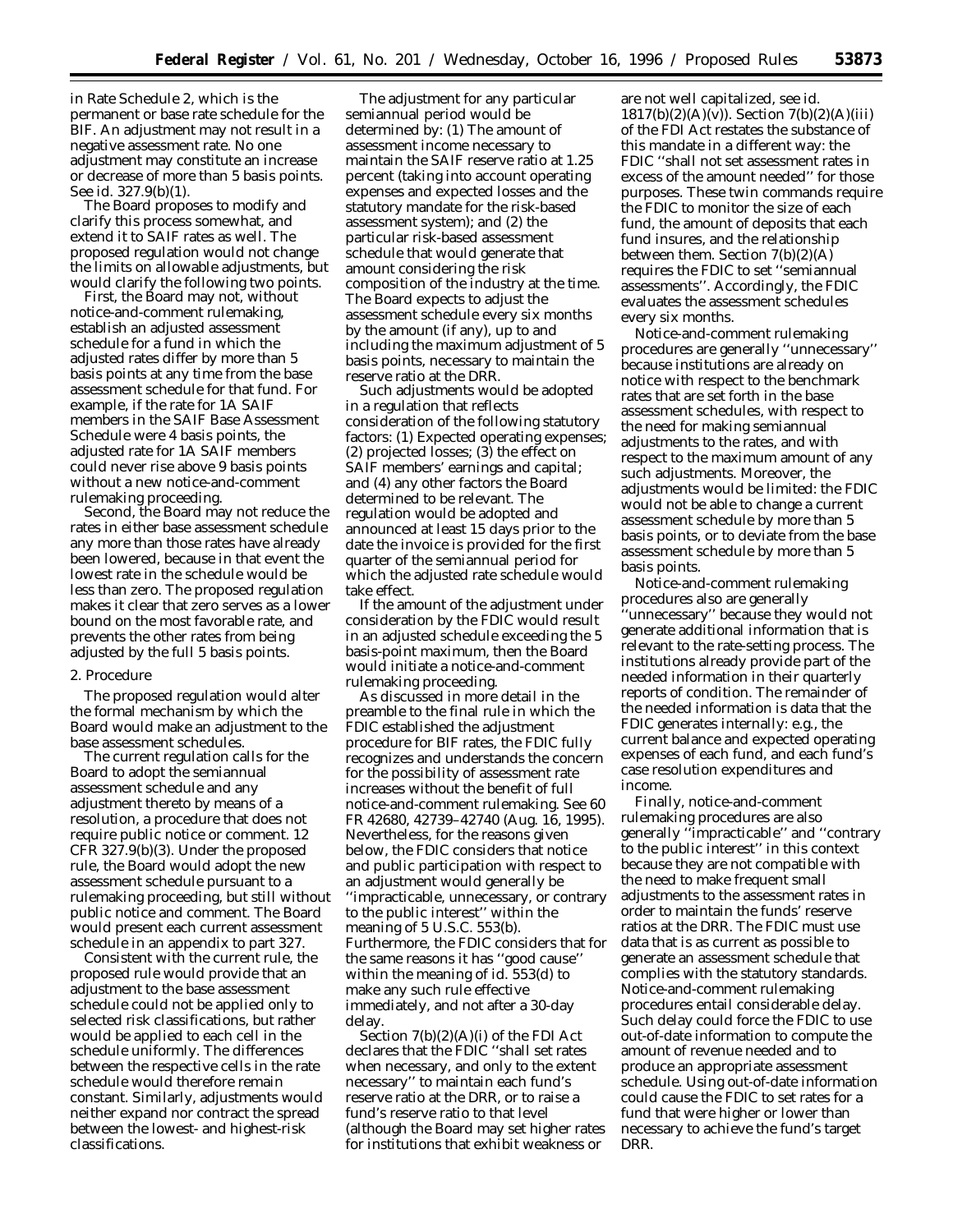For these reasons, the FDIC is proposing that any adjustment to the base assessment schedule would be adopted as a final rule without notice and public procedure thereon. Any such final rule would be adopted at least 15 days before the invoice date for the first payment of a semiannual period (and 45 days before the collection date for that payment). The adjusted assessment schedule would be published in the **Federal Register** as an appendix to subpart A of part 327.

## *F. Effective Date*

The FDIC proposes that the rule, if adopted in final form, would become effective immediately upon adoption. The FDIC considers that an immediate effective date would be both necessary and appropriate because the FDIC must issue invoices reflecting the new lower rates, in order that institutions may know the amounts they are to pay for the first quarter of 1997. By making the rule effective immediately, the FDIC can issue the invoices as promptly as possible.

### *G. Technical Adjustments*

The proposed rule would update, clarify, and correct various references in part 327. For example, § 327.4(a) refers to § 327.9(a) and to § 327.9(c); the proposed rule would replace the references with a single reference to § 327.9. Section 327.4(c) speaks of institutions for which either the FDIC or the Resolution Trust Corporation (RTC) has been appointed conservator; the proposed rule would eliminate the reference to the RTC, and would speak instead of institutions for which the FDIC either has been appointed or serves as conservator. The proposed rule would remove the definitions for ''adjustment factor'' and ''assessment schedule,'' which are found in § 327.8(i), on the ground they are not needed. Finally, the proposed rule would delete certain obsolete provisions relating to the BIF after the BIF achieved its DRR.

# *H. Capital Calculation for Risk-Based Assessment Purposes*

The FDIC recognizes that payment of the special assessment could negatively impact the capital ratings of some institutions, affecting their risk classification under the risk-based assessment system. The risk classification for the first semiannual assessment period of 1997 will be based on an institution's capital as of June 30, 1996, and would be unaffected by payment of the special assessment. But the risk classification for the second semiannual assessment period of 1997

will be based on an institution's capital as of December 30, 1996, and therefore would reflect payment of the special assessment. Given the extraordinary nature of the special assessment, the FDIC is seeking comment on whether, for purposes of assigning an institution's risk classification under the risk-based assessment system for the second semiannual period of calendar year 1997 only, the FDIC should calculate the institution's capital as if the special assessment had not been paid, while taking into account other capital fluctuations.

#### **II. Request for Public Comment**

The FDIC is hereby requesting comment on all aspects of the proposed rule. The FDIC is particularly interested in receiving comments on whether it is appropriate to lower SAIF assessment rates from a range of 23 to 31 basis points to a range of 4 to 31 basis points, and then through application of the adjustment factor, to further reduce the SAIF assessment rates to a range of 0 to 27 basis points; whether the proposed spread of 27 basis points from the lowest to the highest assessment rates is appropriate; whether the 5-basis point adjustment factor should be extended to SAIF members; whether it is appropriate to establish an interim schedule for SAIF-member savings associations from October 1, 1996, through December 31, 1996; and whether the proposed rate-spread therein is appropriate. The FDIC also seeks particular comment on its proposed revision to the procedure for adjusting the base assessment schedules of the funds. Finally, the FDIC seeks comment on the propriety and advisability of determining an institution's risk classification under the risk-based assessment system, the second semiannual period of calendar year 1997 only, based on a calculation of the institution's capital as if the special assessment had not been paid, while taking into account other capital fluctuations.

### **III. Paperwork Reduction Act**

No collections of information pursuant to section 3504(h) of the Paperwork Reduction Act of 1980 (44 U.S.C. 3501 *et seq*.) are contained in this proposed rule. Consequently, no information has been submitted to the Office of Management and Budget (OMB) for review.

### **IV. Regulatory Flexibility Analysis**

The Regulatory Flexibility Act (RFA), 5 U.S.C. 601 *et seq*., does not apply to the proposed rule. The RFA's definition of the term ''rule'' excludes ''a rule of

particular applicability relating to rates.'' *Id.* 601(2). The FDIC considers that the proposed rule is governed by this exclusion.

In addition, the legislative history of the RFA indicates that its requirements are inappropriate to this proceeding. The RFA focuses on the ''impact'' that a rule will have on small entities. The legislative history shows that the ''impact'' at issue is a differential impact—that is, an impact that places a disproportionate burden on small businesses:

Uniform regulations applicable to all entities without regard to size or capability of compliance have often had a disproportionate adverse effect on small concerns. The bill, therefore, is designed to encourage agencies to tailor their rules to the size and nature of those to be regulated whenever this is consistent with the underlying statute authorizing the rule.

126 Cong. Rec. 21453 (1980) (''Description of Major Issues and Section-by-Section Analysis of Substitute for S. 299'').

The proposed rule would not impose a uniform cost or requirement on all institutions regardless of size. Rather, it would impose an assessment that is directly proportional to each institution's size. Nor would the proposed rule cause an affected institution to incur any ancillary costs of compliance (such as the need to develop new recordkeeping or reporting systems, to seek out the expertise of specialized accountants, lawyers, or managers) that might cause disproportionate harm to small entities. As a result, the purposes and objectives of the RFA are not affected, and an initial regulatory flexibility analysis is not required.

**V. Riegle Community Development and Regulatory Improvement Act**

Section 302(b) of the Riegle Community Development and Regulatory Improvement Act of 1994 requires that, as a general rule, new and amended regulations that impose additional reporting, disclosure, or other new requirements on insured depository institutions shall take effect on the first day of a calendar quarter. *See* 12 U.S.C. 4802(b). This restriction is inapplicable because the final rule would not impose such additional or new requirements.

#### **List of Subjects in 12 CFR Part 327**

Assessments, Bank deposit insurance, Banks, banking, Financing Corporation, Savings associations.

For the reasons set forth in the preamble, the Board of Directors of the Federal Deposit Insurance Corporation proposes to amend part 327 of title 12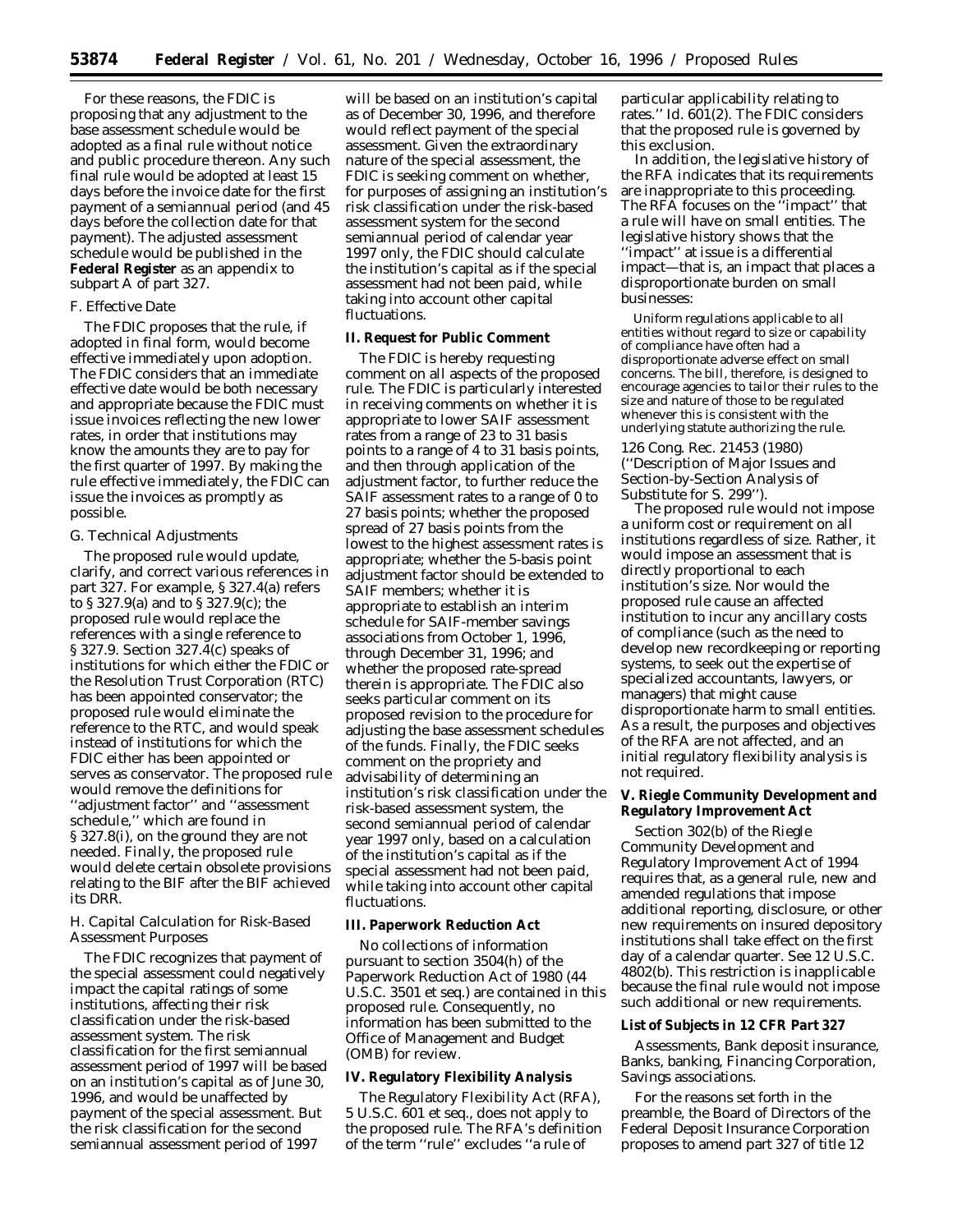of the Code of Federal Regulations as follows:

### **PART 327—ASSESSMENTS**

1–2. The authority citation for part 327 continues to read as follows:

**Authority:** 12 U.S.C. 1441, 1441b, 1813, 1815, 1817–1819; Deposit Insurance Funds Act of 1996, Pub. L. 104–208, 110 Stat. 3009 *et seq.*

3. Section 327.3 is amended by revising the first sentence of paragraph (c)(1) to read as follows:

#### **§ 327.3 Payment of semiannual assessments.**

\* \* \* \* \*

(c) *First-quarterly payment*—(1) *Invoice.* Unless the Board determines that special and exigent circumstances require a shorter period with respect to the invoice for the first quarterly payment for the first semiannual period of 1997, no later than 30 days prior to the payment date specified in paragraph (c)(2) of this section, the Corporation will provide to each insured depository institution an invoice showing the amount of the assessment payment due from the institution for the first quarter of the upcoming semiannual period, and the computation of that amount. \* \* \*

\* \* \* \* \* 4. Section 327.4 is amended by revising the first sentence of paragraph (a) introductory text and paragraph (c) to read as follows:

#### **§ 327.4 Annual assessment rate.**

(a) *Assessment risk classification.* For the purpose of determining the annual assessment rate for insured depository institutions under § 327.9, each insured depository institution will be assigned an ''assessment risk classification''. \* \* \*

\* \* \* \* \*

(c) *Classification for certain types of institutions.* The annual assessment rate applicable to institutions that are bridge banks under 12 U.S.C. 1821(n) and to institutions for which the Corporation has been appointed or serves as conservator shall in all cases be the rate applicable to the classification designated as ''2A'' in the appropriate assessment schedule prescribed pursuant to § 327.9.

\* \* \* \* \*

# **§ 327.8 [Amended]**

5. Section 327.8 is amended by removing paragraph (i).

6. Section 327.9 is revised to read as follows:

### **§ 327.9 Assessment schedules.**

(a) *Base assessment schedules*—(1) *In general.* Subject to § 327.4(c) and

subpart B of this part, and except as provided in paragraph (c) of this section, the base annual assessment rate for an insured depository institution shall be the rate prescribed in the appropriate base assessment schedule set forth in paragraph (a)(2) of this section applicable to the assessment risk classification assigned by the Corporation under § 327.4(a) to that institution. Each base assessment schedule utilizes the group and subgroup designations specified in § 327.4(a).

(2) *Assessment schedules*—(i) *BIF members.* The following base assessment schedule applies with respect to assessments paid to the BIF by BIF members and by other institutions that are required to make payments to the BIF pursuant to subpart B of this part:

BIF BASE ASSESSMENT SCHEDULE

| Capital group | Supervisory subgroup |          |          |
|---------------|----------------------|----------|----------|
|               |                      |          |          |
|               | 14                   | 14<br>28 | 21<br>28 |

(ii) *SAIF members.* Except as provided in paragraph (c) of this section, the following base assessment schedule applies with respect to assessments paid to the SAIF by SAIF members and by other institutions that are required to make payments to the SAIF pursuant to subpart B of this part:

SAIF BASE ASSESSMENT SCHEDULE

|               | Supervisory subgroup |          |                |  |
|---------------|----------------------|----------|----------------|--|
| Capital group |                      |          |                |  |
|               | 14                   | 14<br>28 | 21<br>28<br>31 |  |
|               |                      |          |                |  |

(b) *Rate adjustments; procedures*—(1) *Semiannual adjustment.* The Board may increase or decrease the BIF Base Assessment Schedule set forth in paragraph (a)(2)(i) of this section or the SAIF Base Assessment Schedule set forth in paragraph (a)(2)(ii) of this section up to a maximum increase of 5 basis points or a fraction thereof or a maximum decrease of 5 basis points or a fraction thereof (after aggregating increases and decreases), as the Board deems necessary to maintain the reserve ratio of an insurance fund at the designated reserve ratio for that fund. Any such adjustment shall apply uniformly to each rate in the base assessment schedule. In no case may such adjustments result in an

assessment rate that is mathematically less than zero or in a rate schedule for an insurance fund that, at any time, is more than 5 basis points above or below the base assessment schedule for that fund, nor may any one such adjustment constitute an increase or decrease of more than 5 basis points. The adjustment for any semiannual period for a fund shall be determined by:

(i) The amount of assessment revenue necessary to maintain the reserve ratio at the designated reserve ratio; and

(ii) The assessment schedule that would generate the amount of revenue in paragraph  $(b)(1)(i)$  of this section considering the risk profile of the institutions required to pay assessments to the fund.

(2) *Amount of revenue.* In determining the amount of assessment revenue in paragraph  $(b)(1)(i)$  of this section, the Board shall take into consideration the following:

(i) Expected operating expenses of the insurance fund;

(ii) Case resolution expenditures and income of the insurance fund;

(iii) The effect of assessments on the earnings and capital of the institutions paying assessments to the insurance fund; and

(iv) Any other factors the Board may deem appropriate.

(3) *Adjustment procedure.* Any adjustment adopted by the Board pursuant to this paragraph (b) will be adopted by rulemaking. Nevertheless, because the Corporation is required by statute to set assessment rates as necessary (and only to the extent necessary) to maintain or attain the designated reserve ratio, and because the Corporation must do so in the face of constantly changing conditions, and because the purpose of the adjustment procedure is to permit the Corporation to act expeditiously and frequently to maintain or attain the designated reserve ratio in an environment of constant change, but within set parameters not exceeding 5 basis points, without the delays associated with full notice-and-comment rulemaking, the Corporation has determined that it is ordinarily impracticable, unnecessary and not in the public interest to follow the procedure for notice and public comment in such a rulemaking, and that accordingly notice and public procedure thereon are not required as provided in 5 U.S.C. 553(b). For the same reasons, the Corporation has determined that the requirement of a 30-day delayed effective date is not required under 5 U.S.C. 553(d). Any adjustment adopted by the Board pursuant to a rulemaking specified in this paragraph (b) will be reflected in an adjusted assessment